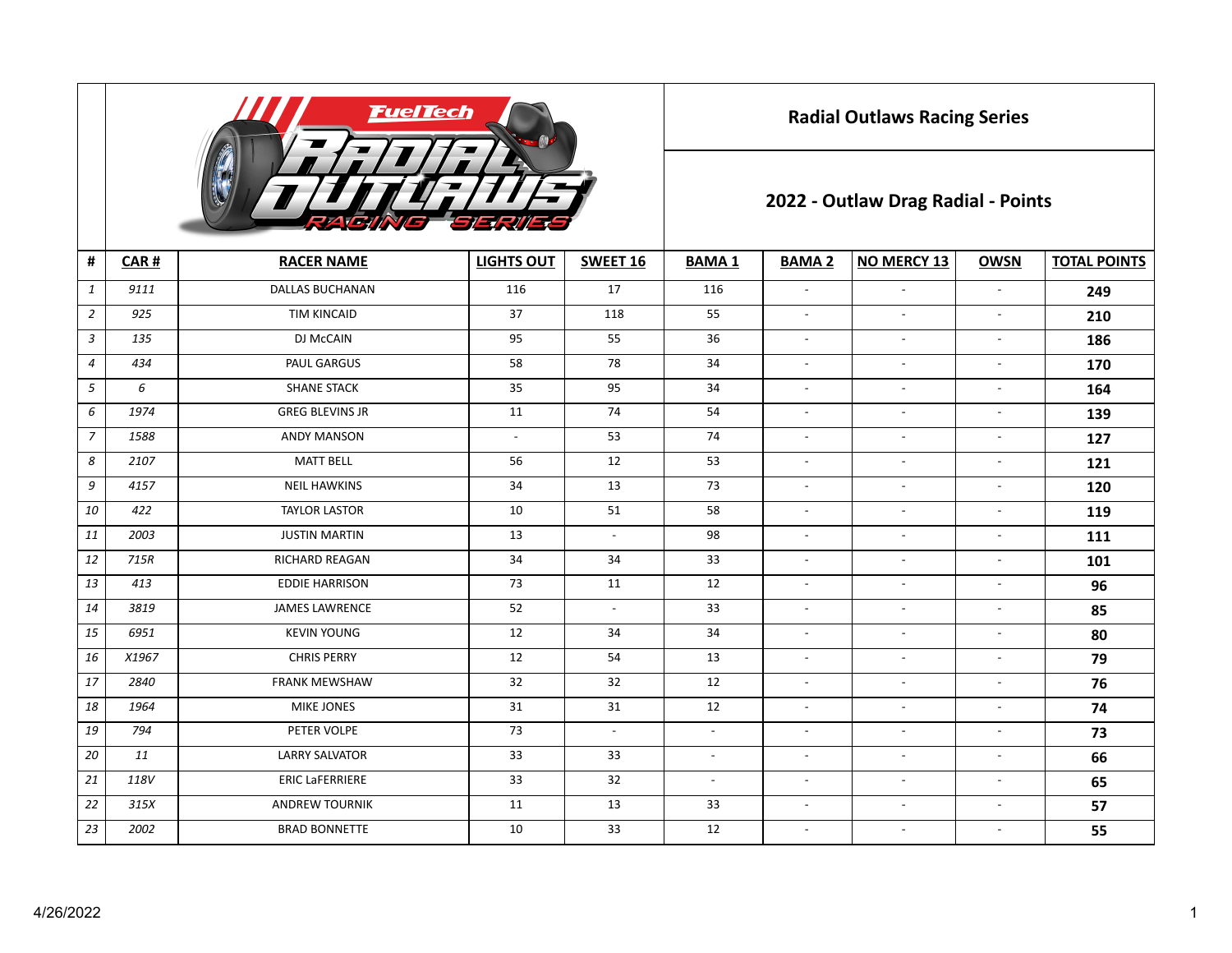

**Radial Outlaws Racing Series**

## **2022 - Outlaw Drag Radial - Points**

| $\pmb{\sharp}$ | CAR#           | <b>RACER NAME</b>      | <b>LIGHTS OUT</b>        | <b>SWEET 16</b>             | <b>BAMA1</b>              | <b>BAMA 2</b>            | <b>NO MERCY 13</b>       | <b>OWSN</b>              | <b>TOTAL POINTS</b> |
|----------------|----------------|------------------------|--------------------------|-----------------------------|---------------------------|--------------------------|--------------------------|--------------------------|---------------------|
| 24             | 72             | <b>CHAD HENDERSON</b>  | 54                       | $\overline{\phantom{a}}$    | $\overline{a}$            | $\sim$                   | $\overline{a}$           | $\overline{a}$           | 54                  |
| 25             | 2300           | ROB GOLOBO             | 14                       | 32                          | $\blacksquare$            | $\overline{\phantom{a}}$ | $\mathbb{L}$             | $\overline{\phantom{a}}$ | 46                  |
| 26             | 8058           | <b>TONY RIDENOUR</b>   | 12                       | 11                          | 12                        | $\overline{\phantom{a}}$ | $\mathbb{Z}^2$           | $\blacksquare$           | 35                  |
| 27             | 16             | <b>JUSTIN HARRIS</b>   | $11\,$                   | 11                          | 11                        | $\sim$                   | $\mathbb{L}$             | $\sim$                   | 33                  |
| 28             | 723            | <b>MITCH MIKA</b>      | $\overline{\phantom{a}}$ | $\blacksquare$              | 32                        | $\overline{\phantom{a}}$ | $\overline{\phantom{a}}$ | $\overline{\phantom{a}}$ | 32                  |
| 29             | 1114           | <b>ERINE DAMPIER</b>   | 11                       | 14                          | $\mathbb{L}^{\mathbb{N}}$ | $\sim$                   | $\mathbb{L}$             | $\blacksquare$           | 25                  |
| 30             | 2501           | <b>SCOTT HUSTED</b>    | 13                       | 12                          | $\blacksquare$            | $\blacksquare$           | $\blacksquare$           | $\overline{\phantom{a}}$ | 25                  |
| 31             | 328            | NIGEL ALEXANDER        | 11                       | 12                          | $\overline{\phantom{a}}$  | $\overline{\phantom{a}}$ | $\overline{\phantom{a}}$ | $\overline{\phantom{a}}$ | 23                  |
| 32             | 427            | <b>ALEX MOTES</b>      | 11                       | 12                          | $\overline{\phantom{a}}$  | $\overline{\phantom{a}}$ | $\blacksquare$           | $\overline{\phantom{a}}$ | 23                  |
| 33             | R302           | <b>JASON RUECKERT</b>  | 11                       | $\mathcal{L}_{\mathcal{A}}$ | 11                        | $\overline{\phantom{a}}$ | $\overline{\phantom{a}}$ | $\overline{\phantom{a}}$ | 22                  |
| 34             | 69             | <b>MARCUS CAREW</b>    | 10                       | 11                          | $\overline{\phantom{a}}$  | $\overline{\phantom{a}}$ | $\blacksquare$           | $\overline{\phantom{a}}$ | 21                  |
| 35             | 772            | <b>NORMAN CHANG</b>    | $\blacksquare$           | 13                          | $\overline{\phantom{a}}$  | $\overline{\phantom{a}}$ | $\blacksquare$           | $\overline{\phantom{a}}$ | 13                  |
| 36             | 02             | JOHN DOC               | 12                       | $\blacksquare$              | $\overline{\phantom{a}}$  | $\overline{\phantom{a}}$ | $\blacksquare$           | $\overline{\phantom{a}}$ | 12                  |
| 37             | $\mathfrak{Z}$ | JEFF PLEMMONS          | $\overline{\phantom{a}}$ | 12                          | $\overline{\phantom{a}}$  | $\blacksquare$           | $\overline{\phantom{a}}$ | $\overline{\phantom{a}}$ | 12                  |
| 38             | 865            | <b>JACK GREENE</b>     | 12                       | $\overline{\phantom{a}}$    | $\overline{\phantom{a}}$  | $\blacksquare$           | $\blacksquare$           | $\blacksquare$           | 12                  |
| 39             | 1503           | SERGIO FLACO GONZALEZ  | 12                       | $\blacksquare$              | $\overline{\phantom{a}}$  | $\overline{\phantom{a}}$ | $\blacksquare$           | $\overline{\phantom{a}}$ | 12                  |
| 40             | 98X            | <b>BRUCE JOHNSON</b>   | $\overline{\phantom{a}}$ | $\overline{\phantom{a}}$    | 12                        | $\overline{\phantom{a}}$ | $\overline{\phantom{a}}$ | $\overline{\phantom{a}}$ | 12                  |
| 41             | V320           | JOHN DAVIDSON          | $\blacksquare$           | $\sim$                      | 12                        | $\blacksquare$           | $\blacksquare$           | $\blacksquare$           | 12                  |
| 42             | 420            | <b>JUSTIN WHOOTSON</b> | $\overline{\phantom{a}}$ | $\blacksquare$              | 11                        | $\overline{\phantom{a}}$ | $\overline{\phantom{a}}$ | $\overline{\phantom{a}}$ | 11                  |
| 43             | 4031           | RYAN McCALASKEY        | $\blacksquare$           | $\sim$                      | 11                        | $\sim$                   | $\overline{a}$           | $\overline{\phantom{a}}$ | 11                  |
| 44             | 5936           | <b>WILLIAM CLARK</b>   | $\blacksquare$           | 11                          | $\blacksquare$            | $\sim$                   | $\overline{a}$           | $\blacksquare$           | 11                  |
| 45             | 865?           | <b>HUSTON DIAL</b>     | $\blacksquare$           | 11                          | $\overline{\phantom{a}}$  | $\blacksquare$           | $\overline{\phantom{a}}$ | $\blacksquare$           | 11                  |
| 46             | $\sqrt{2}$     | <b>KENNY HUBBARD</b>   | $\blacksquare$           | 10                          | $\blacksquare$            | $\blacksquare$           | $\overline{\phantom{a}}$ | $\overline{a}$           | 10                  |
| 47             | 007            | JOE KOCH (COOK)        | 10                       | $\overline{\phantom{a}}$    | $\overline{\phantom{a}}$  | $\overline{\phantom{a}}$ | $\overline{\phantom{a}}$ | $\overline{\phantom{a}}$ | 10                  |